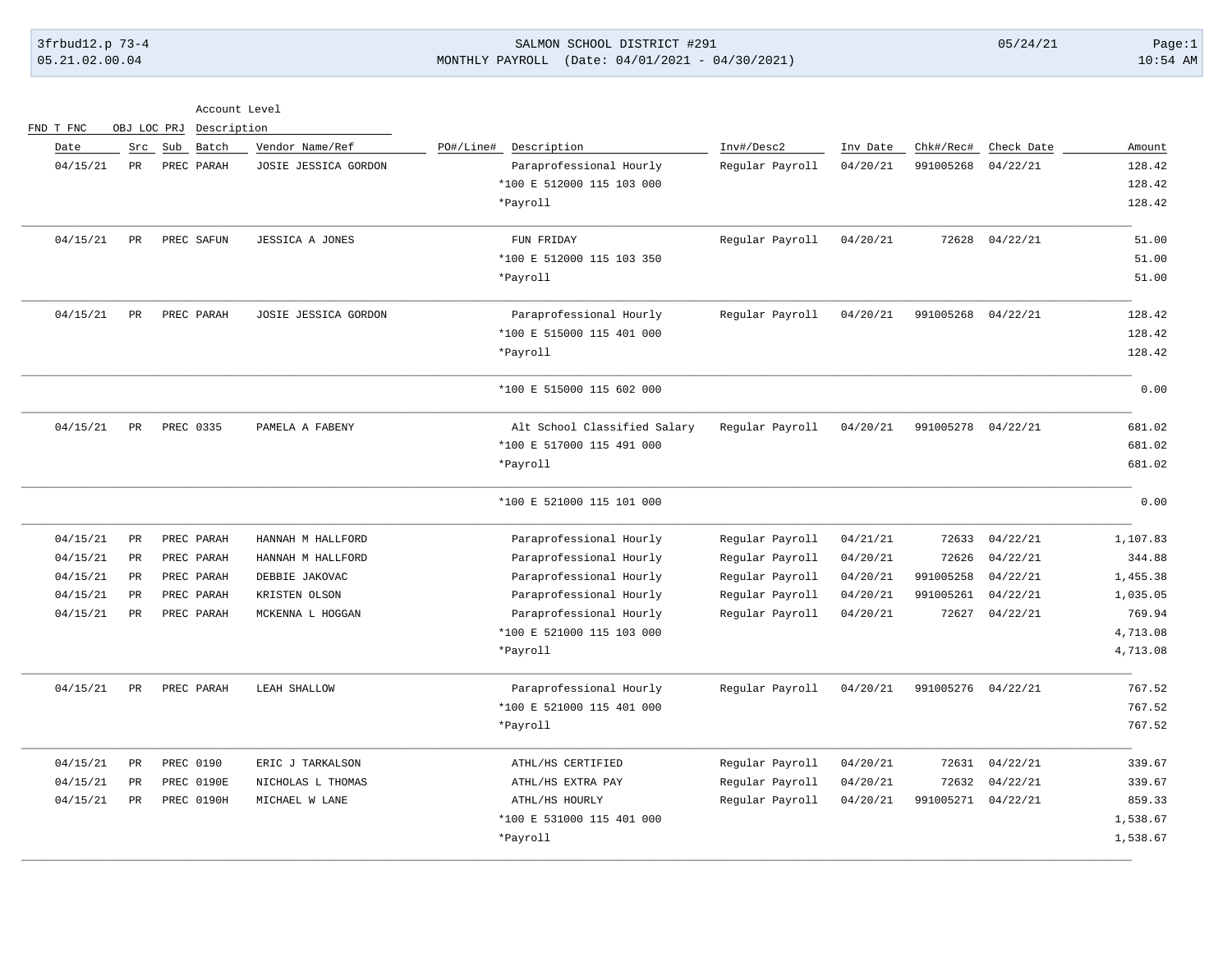## 3frbud12.p 73-4 SALMON SCHOOL DISTRICT #291 05/24/21 Page:2 05.21.02.00.04 MONTHLY PAYROLL (Date: 04/01/2021 - 04/30/2021) 10:54 AM

| Account Level<br>$\sim$<br>$\sim$<br>$-$ |  |
|------------------------------------------|--|
|------------------------------------------|--|

|  | FND T FNC |  | OBJ LOC PRJ Description |
|--|-----------|--|-------------------------|
|  |           |  |                         |

| Amount   | Chk#/Rec# Check Date |                    | Inv Date | Inv#/Desc2      | PO#/Line# Description     | Vendor Name/Ref    | Src Sub Batch |    | Date     |
|----------|----------------------|--------------------|----------|-----------------|---------------------------|--------------------|---------------|----|----------|
| 0.00     |                      |                    |          |                 | *100 E 531000 115 602 000 |                    |               |    |          |
| 500.00   | 04/22/21             | 72623              | 04/20/21 | Regular Payroll | ACTIVITY CERTIFIED        | JULEAH C. DAVIDSON | PREC 0230     | PR | 04/15/21 |
| 500.00   | 04/22/21             | 991005266          | 04/20/21 | Regular Payroll | ACTIVITY CERTIFIED        | DYLAN BREWER       | PREC 0230     | PR | 04/15/21 |
| 1,000.00 |                      |                    |          |                 | *100 E 532000 115 401 000 |                    |               |    |          |
| 1,000.00 |                      |                    |          |                 | *Payroll                  |                    |               |    |          |
| 0.00     |                      |                    |          |                 | *100 E 611000 115 100 000 |                    |               |    |          |
| 0.00     |                      |                    |          |                 | *100 E 611000 115 101 000 |                    |               |    |          |
| 1,472.23 |                      | 991005277 04/22/21 | 04/20/21 | Regular Payroll | HS CLSF HOURLY            | ASHLEY C TARKALSON | PREC 0110H    | PR | 04/15/21 |
| 600.00   |                      | 991005277 04/22/21 | 04/20/21 | Regular Payroll | HS CLSF                   | ASHLEY C TARKALSON | PREC 0110     | PR | 04/15/21 |
| 2,072.23 |                      |                    |          |                 | *100 E 611000 115 401 000 |                    |               |    |          |
| 2,072.23 |                      |                    |          |                 | *Payroll                  |                    |               |    |          |
| 2,319.10 | 72631 04/22/21       |                    | 04/20/21 | Regular Payroll | HS CLSF HOURLY            | ERIC J TARKALSON   | PREC 0110H    | PR | 04/15/21 |
| 2,319.10 |                      |                    |          |                 | *100 E 611000 115 401 002 |                    |               |    |          |
| 2,319.10 |                      |                    |          |                 | *Payroll                  |                    |               |    |          |
| 0.00     |                      |                    |          |                 | *100 E 616000 115 000 000 |                    |               |    |          |
| 0.00     |                      |                    |          |                 | *100 E 616000 115 101 000 |                    |               |    |          |
| 536.45   |                      | 991005243 04/22/21 | 04/20/21 | Regular Payroll | MEDIA CLSF HOURLY         | TODD NELSON        | PREC 0290H    | PR | 04/15/21 |
| 536.45   |                      |                    |          |                 | *100 E 622000 115 000 000 |                    |               |    |          |
| 536.45   |                      |                    |          |                 | *Payroll                  |                    |               |    |          |
| 0.00     |                      |                    |          |                 | *100 E 622000 115 100 000 |                    |               |    |          |
| 0.00     |                      |                    |          |                 | *100 E 622000 115 101 000 |                    |               |    |          |
| 1,455.38 |                      | 991005257 04/22/21 | 04/20/21 | Regular Payroll | MEDIA CLSF HOURLY         | DIANA L HARRY      | PREC 0290H    | PR | 04/15/21 |
| 1,455.38 |                      |                    |          |                 | *100 E 622000 115 103 000 |                    |               |    |          |
| 1,455.38 |                      |                    |          |                 | *Payroll                  |                    |               |    |          |
| 1,237.32 |                      | 991005264 04/22/21 | 04/20/21 | Regular Payroll | MEDIA CLSF HOURLY         | SHYLA A BARRETT    | PREC 0290H    | PR | 04/15/21 |
| 1,237.32 |                      |                    |          |                 | *100 E 622000 115 401 000 |                    |               |    |          |
| 1,237.32 |                      |                    |          |                 | *Payroll                  |                    |               |    |          |
|          |                      |                    |          |                 |                           |                    |               |    |          |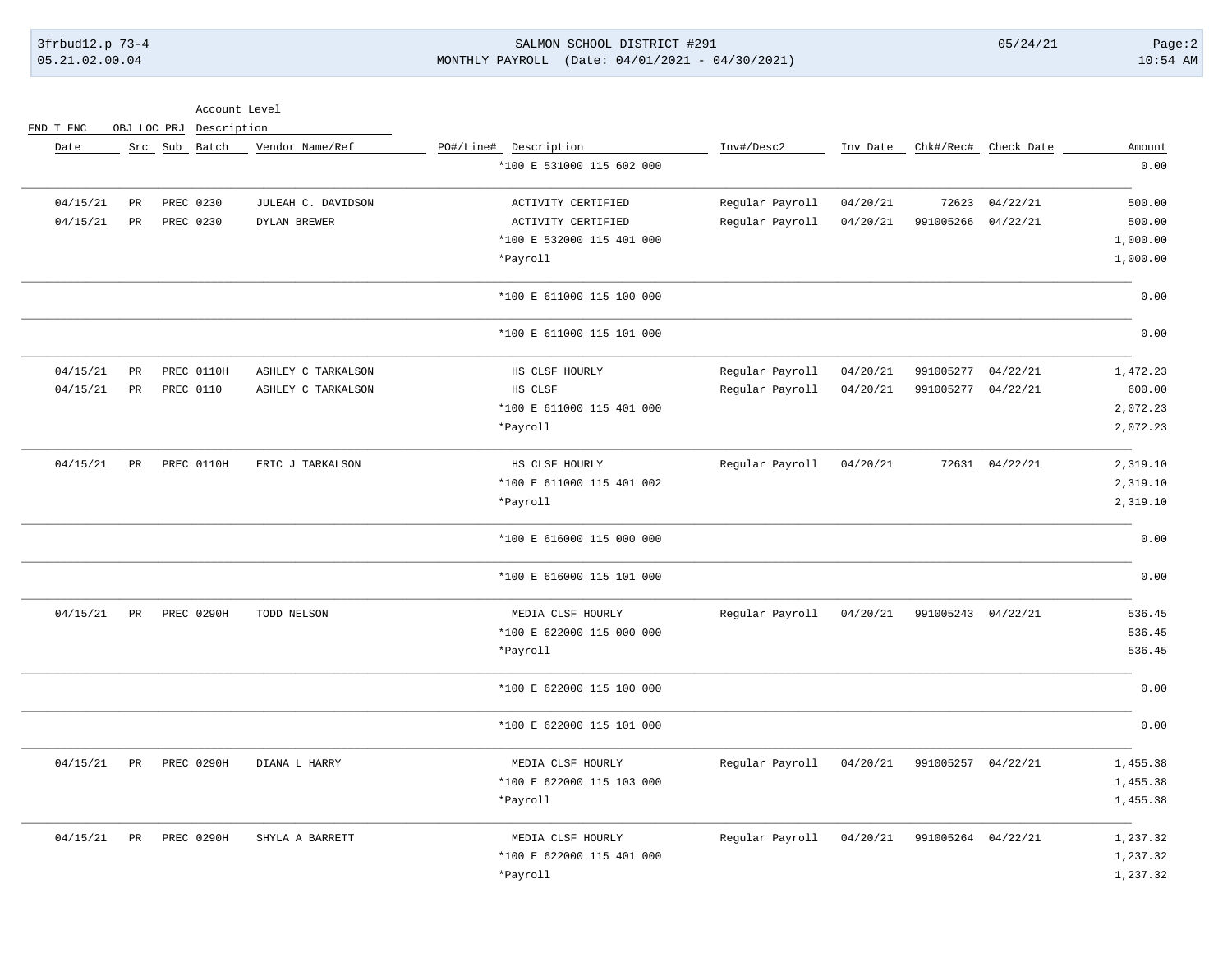FND T FNC OBJ LOC PRJ Description

### 3frbud12.p 73-4 SALMON SCHOOL DISTRICT #291 05/24/21 Page:3 05.21.02.00.04 MONTHLY PAYROLL (Date: 04/01/2021 - 04/30/2021) 10:54 AM

| Account Level |  |
|---------------|--|
|               |  |

| Amount   | Check Date | Chk#/Rec#          | Inv Date | Inv#/Desc2      | PO#/Line# Description     | Vendor Name/Ref    | Batch             | Sub | Src           | Date     |
|----------|------------|--------------------|----------|-----------------|---------------------------|--------------------|-------------------|-----|---------------|----------|
| 300.00   | 04/22/21   | 991005247          | 04/20/21 | Regular Payroll | Clas Admin                | CHAYLIN FARRAND    | PREC 0310E        |     | <b>PR</b>     | 04/15/21 |
| 300.00   |            |                    |          |                 | *100 E 631000 115 001 000 |                    |                   |     |               |          |
| 300.00   |            |                    |          |                 | *Payroll                  |                    |                   |     |               |          |
| 780.28   | 04/22/21   | 991005247          | 04/20/21 | Regular Payroll | DIST ADM CLSF             | CHAYLIN FARRAND    | PREC 0310         |     | $_{\rm PR}$   | 04/15/21 |
| 79.84    | 04/22/21   | 72630              | 04/20/21 | Regular Payroll | DIST ADM CLSF HOURLY      | ELE TARKALSON      | PREC 0310H        |     | $_{\rm PR}$   | 04/15/21 |
| 860.12   |            |                    |          |                 | *100 E 632000 115 001 000 |                    |                   |     |               |          |
| 860.12   |            |                    |          |                 | *Payroll                  |                    |                   |     |               |          |
| 0.00     |            |                    |          |                 | *100 E 632000 115 001 911 |                    |                   |     |               |          |
| 0.00     |            |                    |          |                 | *100 E 641000 115 100 000 |                    |                   |     |               |          |
| 0.00     |            |                    |          |                 | *100 E 641000 115 101 000 |                    |                   |     |               |          |
| 0.00     |            |                    |          |                 | *100 E 641000 115 103 000 |                    |                   |     |               |          |
| 2,345.06 | 04/22/21   | 991005241          | 04/20/21 | Regular Payroll | SCHL ADM CLSF             | EVELYN M BUHLER    | PREC 0330         |     | $\mathtt{PR}$ | 04/15/21 |
| 544.80   | 04/22/21   | 991005241          | 04/20/21 | Regular Payroll | SCHOOL ADM CLSF           | EVELYN M BUHLER    | PREC 0330E        |     | $_{\rm PR}$   | 04/15/21 |
| 2,889.86 |            |                    |          |                 | *100 E 641000 115 401 000 |                    |                   |     |               |          |
| 2,889.86 |            |                    |          |                 | *Payroll                  |                    |                   |     |               |          |
| 3,085.27 | 04/22/21   | 991005250          | 04/20/21 | Regular Payroll | DIST ADM CLSF HOURLY      | JANET L SEHER      | PREC 0310H        |     | PR            | 04/15/21 |
| 1,411.28 | 04/22/21   | 991005247          | 04/20/21 | Regular Payroll | DIST ADM CLSF             | CHAYLIN FARRAND    | PREC 0310         |     | PR            | 04/15/21 |
| 300.00   |            | 991005277 04/22/21 | 04/20/21 | Regular Payroll | DIST ADM CLSF             | ASHLEY C TARKALSON | PREC 0310         |     | $_{\rm PR}$   | 04/15/21 |
| 4,796.55 |            |                    |          |                 | *100 E 651000 115 001 000 |                    |                   |     |               |          |
| 4,796.55 |            |                    |          |                 | *Payroll                  |                    |                   |     |               |          |
| 2,140.63 | 04/22/21   | 991005287          | 04/20/21 | Regular Payroll | CUSTODIAL HOURLY          | LISA M MARLER      | <b>PREC 0360H</b> |     | PR            | 04/15/21 |
| 2,140.63 | 04/22/21   | 991005275          | 04/20/21 | Regular Payroll | CUSTODIAL HOURLY          | VICTORIA REYES     | <b>PREC 0360H</b> |     | PR            | 04/15/21 |
| 1,686.50 | 04/22/21   | 991005273          | 04/20/21 | Regular Payroll | CUSTODIAL HOURLY          | ALLEN PETRICK      | <b>PREC 0360H</b> |     | $_{\rm PR}$   | 04/15/21 |
| 1,247.77 | 04/22/21   | 991005272          | 04/20/21 | Regular Payroll | CUSTODIAL HOURLY          | BRYNEN LARSON      | PREC 0360H        |     | $_{\rm PR}$   | 04/15/21 |
| 1,808.27 | 04/22/21   | 991005263          | 04/20/21 | Regular Payroll | CUSTODIAL HOURLY          | STEVEN L YATES     | PREC 0360H        |     | PR            | 04/15/21 |
| 108.00   |            |                    |          |                 | SUMMARY TOTAL             |                    | 26                |     | ${\tt AP}$    | 04/26/21 |
| 9,131.80 |            |                    |          |                 | *100 E 661000 115 000 000 |                    |                   |     |               |          |
| 108.00   |            |                    |          |                 | *Accounts Payable         |                    |                   |     |               |          |
| 9,023.80 |            |                    |          |                 | *Payroll                  |                    |                   |     |               |          |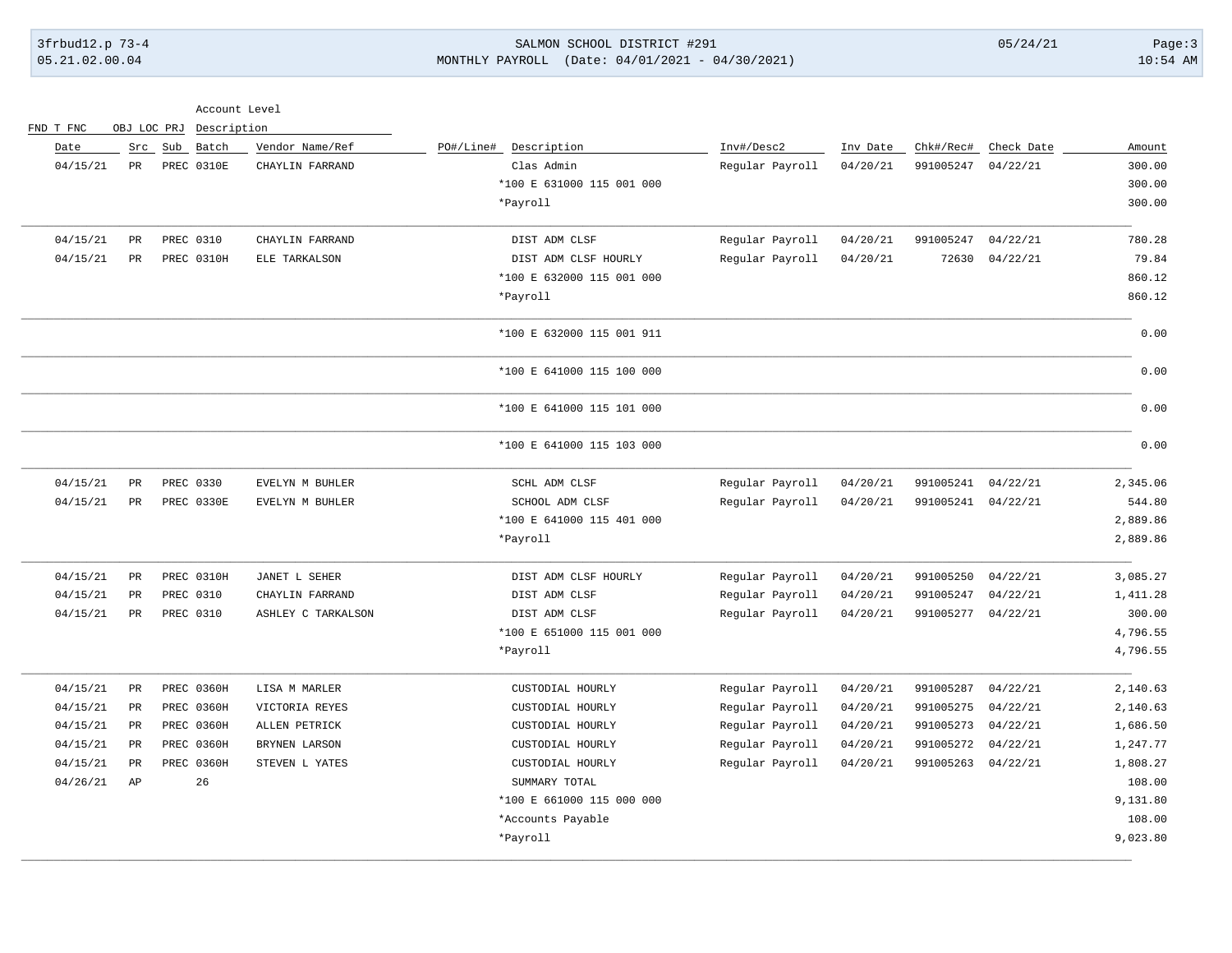### 3frbud12.p 73-4 SALMON SCHOOL DISTRICT #291 05/24/21 Page:4 05.21.02.00.04 MONTHLY PAYROLL (Date: 04/01/2021 - 04/30/2021) 10:54 AM

FND T FNC OBJ LOC PRJ Description

| Amount    | Chk#/Rec# Check Date |                    | Inv Date | Inv#/Desc2      | PO#/Line# Description     | Vendor Name/Ref     | Src Sub Batch |             | Date     |
|-----------|----------------------|--------------------|----------|-----------------|---------------------------|---------------------|---------------|-------------|----------|
| 0.00      |                      |                    |          |                 | *100 E 661000 115 101 000 |                     |               |             |          |
| 2,140.63  | 04/22/21             | 991005265          | 04/20/21 | Regular Payroll | MAINTENANCE HOURLY        | DANA BIGELOW        | PREC 0390H    | PR          | 04/15/21 |
| 3,575.80  | 04/22/21             | 991005286          | 04/20/21 | Regular Payroll | MAINTENANCE HOURLY        | ROBERT L. LEWIS     | PREC 0390H    | PR          | 04/15/21 |
| 5,716.43  |                      |                    |          |                 | *100 E 664000 115 000 000 |                     |               |             |          |
| 5,716.43  |                      |                    |          |                 | *Payroll                  |                     |               |             |          |
| 0.00      |                      |                    |          |                 | *100 E 664000 115 100 000 |                     |               |             |          |
| 0.00      |                      |                    |          |                 | *100 E 665000 115 000 000 |                     |               |             |          |
| 300.00    |                      | 991005248 04/22/21 | 04/20/21 | Regular Payroll | CROSS GUARD               | DAVID D GALLAMORE   | PREC 0411     | PR          | 04/15/21 |
| 300.00    |                      |                    |          |                 | *100 E 667000 115 000 000 |                     |               |             |          |
| 300.00    |                      |                    |          |                 | *Payroll                  |                     |               |             |          |
| 0.00      |                      |                    |          |                 | *100 E 667000 115 103 000 |                     |               |             |          |
| 0.00      |                      |                    |          |                 | *100 E 667000 115 401 000 |                     |               |             |          |
| 1,829.75  | 04/22/21             | 991005281          | 04/20/21 | Regular Payroll | TRANSPORTATION HOURLY     | PAUL FISHER         | PREC 0410H    | PR          | 04/15/21 |
| 1,199.60  | 04/22/21             | 991005283          | 04/20/21 | Regular Payroll | TRANSPORTATION HOURLY     | DAVID J SHAFFMASTER | PREC 0410H    | PR          | 04/15/21 |
| 887.45    | 04/22/21             | 991005284          | 04/20/21 | Regular Payroll | TRANSPORTATION HOURLY     | JOSHUA TOLMAN       | PREC 0410H    | PR          | 04/15/21 |
| 4,693.87  | 04/22/21             | 991005279          | 04/20/21 | Regular Payroll | TRANSPORTATION SALARY     | MARK D AUSTIN       | PREC 0410     | PR          | 04/15/21 |
| 1,577.80  | 04/22/21             | 991005280          | 04/20/21 | Regular Payroll | TRANSPORTATION HOURLY     | DIANE BALDWIN       | PREC 0410H    | PR          | 04/15/21 |
| 1,879.51  | 04/22/21             | 991005282          | 04/20/21 | Regular Payroll | TRANSPORTATION HOURLY     | BRUCE N MURPHY      | PREC 0410H    | $_{\rm PR}$ | 04/15/21 |
| 75.00     | 04/22/21             | 991005249          | 04/20/21 | Regular Payroll | TRANSPORTATION SALARY     | BROOKE D MONROE     | PREC 0410     | PR          | 04/15/21 |
| 1,425.13  | 04/22/21             | 991005249          | 04/20/21 | Regular Payroll | TRANSPORTATION HOURLY     | BROOKE D MONROE     | PREC 0410h    | PR          | 04/15/21 |
| 1,347.80  | 04/22/21             | 991005246          | 04/20/21 | Regular Payroll | TRANSPORTATION HOURLY     | STEPHEN A FABENY    | PREC 0410H    | PR          | 04/15/21 |
| 980.40    | 04/22/21             | 991005245          | 04/20/21 | Regular Payroll | TRANSPORTATION SALARY     | KATHY TOLMAN        | PREC 0410     | PR          | 04/15/21 |
| 102.96    | 04/22/21             | 991005276          | 04/20/21 | Regular Payroll | TRANSPORTATION HOURLY     | LEAH SHALLOW        | PREC 0410H    | $_{\rm PR}$ | 04/15/21 |
| 15,999.27 |                      |                    |          |                 | *100 E 681000 115 000 000 |                     |               |             |          |
| 15,999.27 |                      |                    |          |                 | *Payroll                  |                     |               |             |          |
| 0.00      |                      |                    |          |                 | *100 E 681000 115 555 000 |                     |               |             |          |
| 337.50    | 04/22/21             | 991005283          | 04/20/21 | Regular Payroll | SJSHS ATHL TRANSP HOURLY  | DAVID J SHAFFMASTER | PREC 0412H    | PR          | 04/15/21 |
| 131.25    | 04/22/21             | 991005280          | 04/20/21 | Regular Payroll | SJSHS ATHL TRANSP HOURLY  | DIANE BALDWIN       | PREC 0412H    | $_{\rm PR}$ | 04/15/21 |
| 168.75    | 04/22/21             | 991005249          | 04/20/21 | Regular Payroll | SJSHS ATHL TRANSP HOURLY  | BROOKE D MONROE     | PREC 0412h    | PR          | 04/15/21 |
| 277.50    | 04/22/21             | 991005282          | 04/20/21 | Regular Payroll | SJSHS ATHL TRANSP HOURLY  | BRUCE N MURPHY      | PREC 0412H    | PR          | 04/15/21 |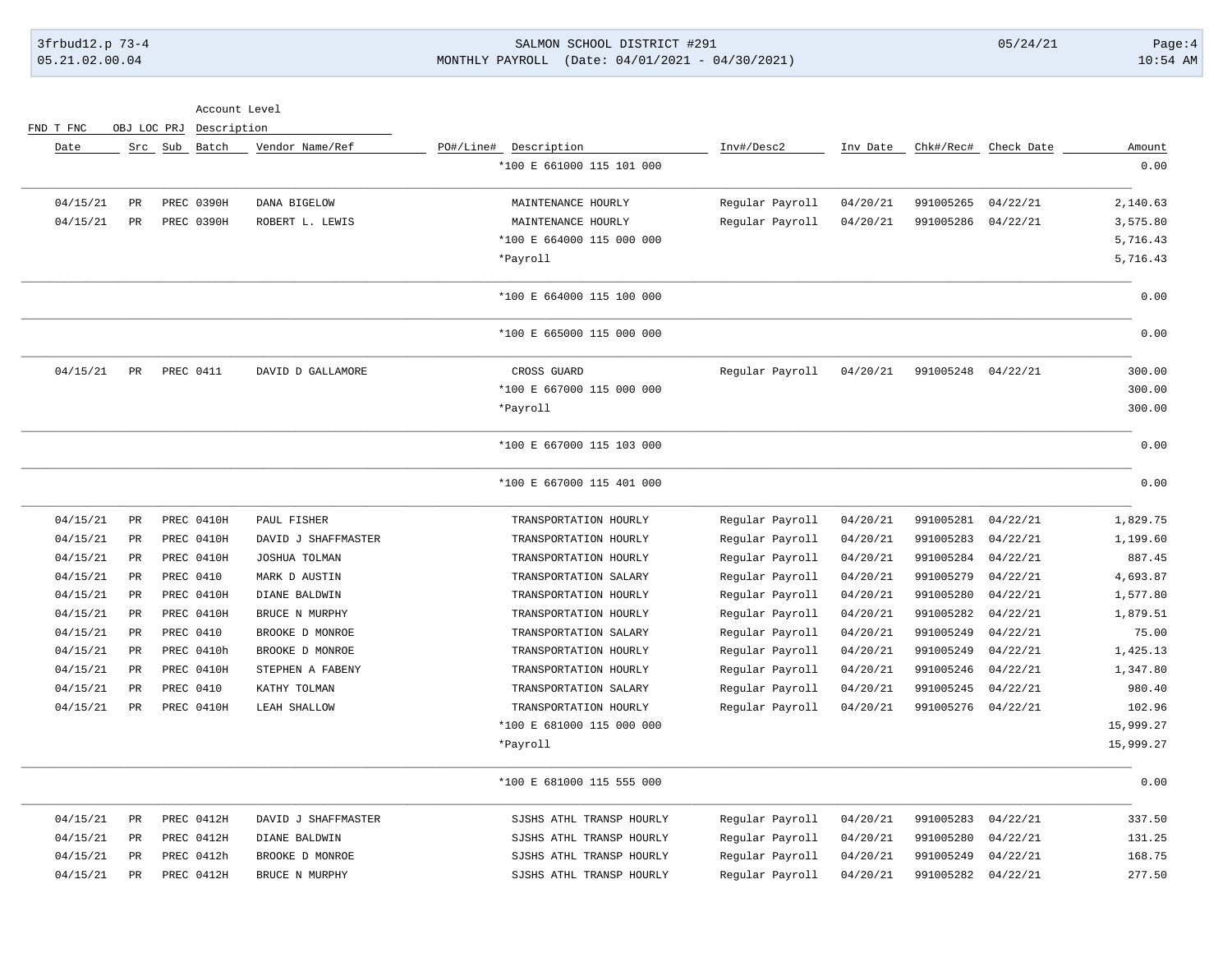FND T FNC OBJ LOC PRJ Description

#### SALMON SCHOOL DISTRICT #291 MONTHLY PAYROLL (Date: 04/01/2021 - 04/30/2021)

 $05/24/21$ 

 $Page:5$  $10:54$  AM

| 100 E 682000 115 401 000 (continued) |    |               |                  |                           |                 |          |                             |                      |          |
|--------------------------------------|----|---------------|------------------|---------------------------|-----------------|----------|-----------------------------|----------------------|----------|
| Date                                 |    | Src Sub Batch | Vendor Name/Ref  | PO#/Line# Description     | Inv#/Desc2      | Inv Date |                             | Chk#/Rec# Check Date | Amount   |
| 04/15/21                             | PR | PREC 0412H    | STEPHEN A FABENY | SJSHS ATHL TRANSP HOURLY  | Regular Payroll | 04/20/21 | 991005246                   | 04/22/21             | 45.00    |
| 04/15/21                             | PR | PREC 0412H    | JOSHUA TOLMAN    | SJSHS ATHL TRANSP HOURLY  | Regular Payroll | 04/20/21 | 991005284 04/22/21          |                      | 468.75   |
|                                      |    |               |                  | *100 E 682000 115 401 000 |                 |          |                             |                      | 1,428.75 |
|                                      |    |               |                  | *Payroll                  |                 |          |                             |                      | 1,428.75 |
|                                      |    |               |                  | *100 E 682000 115 602 000 |                 |          |                             |                      | 0.00     |
|                                      |    |               |                  | *100 E 682200 115 000 000 |                 |          |                             |                      | 0.00     |
|                                      |    |               |                  | *100 E 683000 115 100 000 |                 |          |                             |                      | 0.00     |
|                                      |    |               |                  | *220 E 661000 115 100 000 |                 |          |                             |                      | 0.00     |
|                                      |    |               |                  | *220 E 664000 115 100 000 |                 |          |                             |                      | 0.00     |
|                                      |    |               |                  | *233 E 515000 115 000 000 |                 |          |                             |                      | 0.00     |
|                                      |    |               |                  | *233 E 515000 115 000 200 |                 |          |                             |                      | 0.00     |
|                                      |    |               |                  | *233 E 515000 115 000 201 |                 |          |                             |                      | 0.00     |
|                                      |    |               |                  | *233 E 515000 115 000 202 |                 |          |                             |                      | 0.00     |
|                                      |    |               |                  | *233 E 515000 115 000 203 |                 |          |                             |                      | 0.00     |
|                                      |    |               |                  | *233 E 515000 115 000 205 |                 |          |                             |                      | 0.00     |
|                                      |    |               |                  | *242 E 512000 115 101 000 |                 |          |                             |                      | 0.00     |
|                                      |    |               |                  | *242 E 512000 115 103 000 |                 |          |                             |                      | 0.00     |
| 04/15/21                             | PR | PREC 0290H    | TODD NELSON      | MEDIA CLSF HOURLY         | Regular Payroll |          | 04/20/21 991005243 04/22/21 |                      | 402.34   |
|                                      |    |               |                  | *245 E 512000 115 103 000 |                 |          |                             |                      | 402.34   |
|                                      |    |               |                  | *Payroll                  |                 |          |                             |                      | 402.34   |
|                                      |    |               |                  | *245 E 515000 115 101 000 |                 |          |                             |                      | 0.00     |
|                                      |    |               |                  |                           |                 |          |                             |                      |          |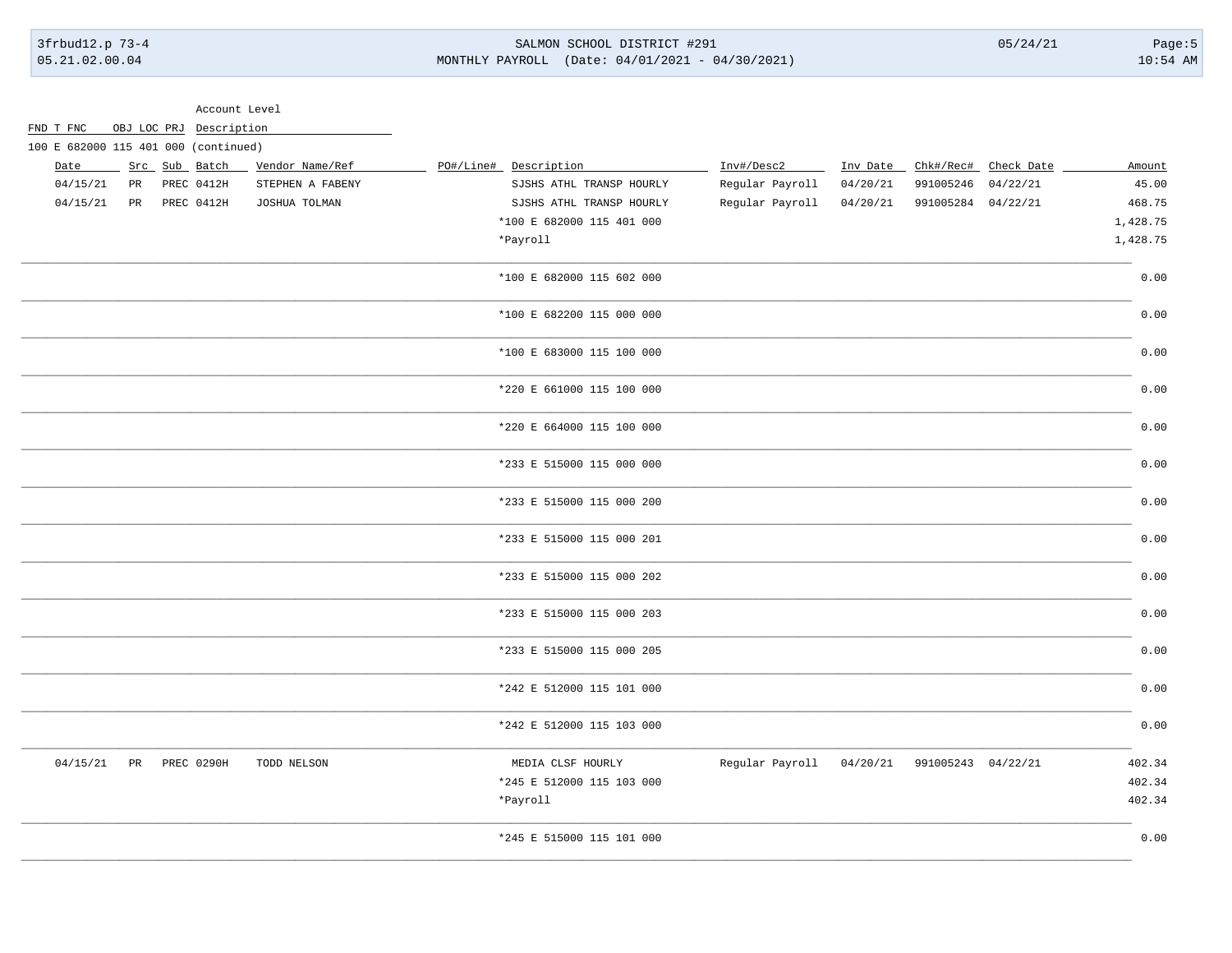### 3frbud12.p 73-4 SALMON SCHOOL DISTRICT #291 05/24/21 Page:6 05.21.02.00.04 MONTHLY PAYROLL (Date: 04/01/2021 - 04/30/2021) 10:54 AM

Account Level

|          |            |                    |          |                 |                           | OBJ LOC PRJ<br>Description |                   |         |             | FND T FNC |
|----------|------------|--------------------|----------|-----------------|---------------------------|----------------------------|-------------------|---------|-------------|-----------|
| Amount   | Check Date | Chk#/Rec#          | Inv Date | Inv#/Desc2      | PO#/Line#<br>Description  | Vendor Name/Ref            | Batch             | Src Sub |             | Date      |
| 402.34   | 04/22/21   | 991005243          | 04/20/21 | Regular Payroll | MEDIA CLSF HOURLY         | TODD NELSON                | PREC 0290H        |         | $_{\rm PR}$ | 04/15/21  |
| 402.34   |            |                    |          |                 | *245 E 515000 115 401 000 |                            |                   |         |             |           |
| 402.34   |            |                    |          |                 | *Payroll                  |                            |                   |         |             |           |
| 1,341.13 |            | 991005243 04/22/21 | 04/20/21 | Regular Payroll | MEDIA CLSF HOURLY         | TODD NELSON                | PREC 0290H        |         | PR          | 04/15/21  |
| 1,341.13 |            |                    |          |                 | *245 E 622000 115 000 000 |                            |                   |         |             |           |
| 1,341.13 |            |                    |          |                 | *Payroll                  |                            |                   |         |             |           |
| 0.00     |            |                    |          |                 | *245 E 622000 115 100 000 |                            |                   |         |             |           |
| 0.00     |            |                    |          |                 | *246 E 611000 115 000 000 |                            |                   |         |             |           |
| 0.00     |            |                    |          |                 | *246 E 611000 115 100 000 |                            |                   |         |             |           |
| 0.00     |            |                    |          |                 | *248 E 521000 115 100 000 |                            |                   |         |             |           |
| 0.00     |            |                    |          |                 | *249 E 515000 115 401 000 |                            |                   |         |             |           |
| 0.00     |            |                    |          |                 | *251 E 512000 115 101 000 |                            |                   |         |             |           |
| 793.62   | 04/22/21   | 991005254          | 04/20/21 | Regular Payroll | Paraprofessional Hourly   | DONNA M GEBHARDT           | PREC PARAH        |         | $_{\rm PR}$ | 04/15/21  |
| 25.00    | 04/22/21   | 72624              | 04/20/21 | Regular Payroll | ELEM CLASSIFIED HOURLY    | CAITLIN J COLE             | PREC 0060H        |         | $_{\rm PR}$ | 04/15/21  |
| 923.55   | 04/22/21   | 72624              | 04/20/21 | Regular Payroll | Paraprofessional Hourly   | CAITLIN J COLE             | PREC PARAH        |         | <b>PR</b>   | 04/15/21  |
| 25.00    | 04/22/21   | 72628              | 04/20/21 | Regular Payroll | ELEM CLASSIFIED HOURLY    | JESSICA A JONES            | <b>PREC 0060H</b> |         | $_{\rm PR}$ | 04/15/21  |
| 921.14   | 04/22/21   | 72628              | 04/20/21 | Regular Payroll | Paraprofessional Hourly   | <b>JESSICA A JONES</b>     | PREC PARAH        |         | <b>PR</b>   | 04/15/21  |
| 444.41   | 04/22/21   | 991005259          | 04/20/21 | Regular Payroll | Paraprofessional Hourly   | DAWN LOPEZ                 | PREC PARAH        |         | $_{\rm PR}$ | 04/15/21  |
| 3,132.72 |            |                    |          |                 | *251 E 512000 115 103 000 |                            |                   |         |             |           |
| 3,132.72 |            |                    |          |                 | *Payroll                  |                            |                   |         |             |           |
| 0.00     |            |                    |          |                 | *251 E 515000 115 101 000 |                            |                   |         |             |           |
| 705.51   | 04/22/21   | 991005267          | 04/20/21 | Regular Payroll | Paraprofessional Hourly   | VICKI FAHNHOLZ             | PREC PARAH        |         | $_{\rm PR}$ | 04/15/21  |
| 923.55   | 04/22/21   | 72629              | 04/20/21 | Regular Payroll | Paraprofessional Hourly   | PAULA J HONEYCUTT          | PREC PARAH        |         | PR          | 04/15/21  |
| 1,629.06 |            |                    |          |                 | *251 E 515000 115 401 000 |                            |                   |         |             |           |
| 1,629.06 |            |                    |          |                 | *Payroll                  |                            |                   |         |             |           |
| 0.00     |            |                    |          |                 | *251 E 621000 115 000 000 |                            |                   |         |             |           |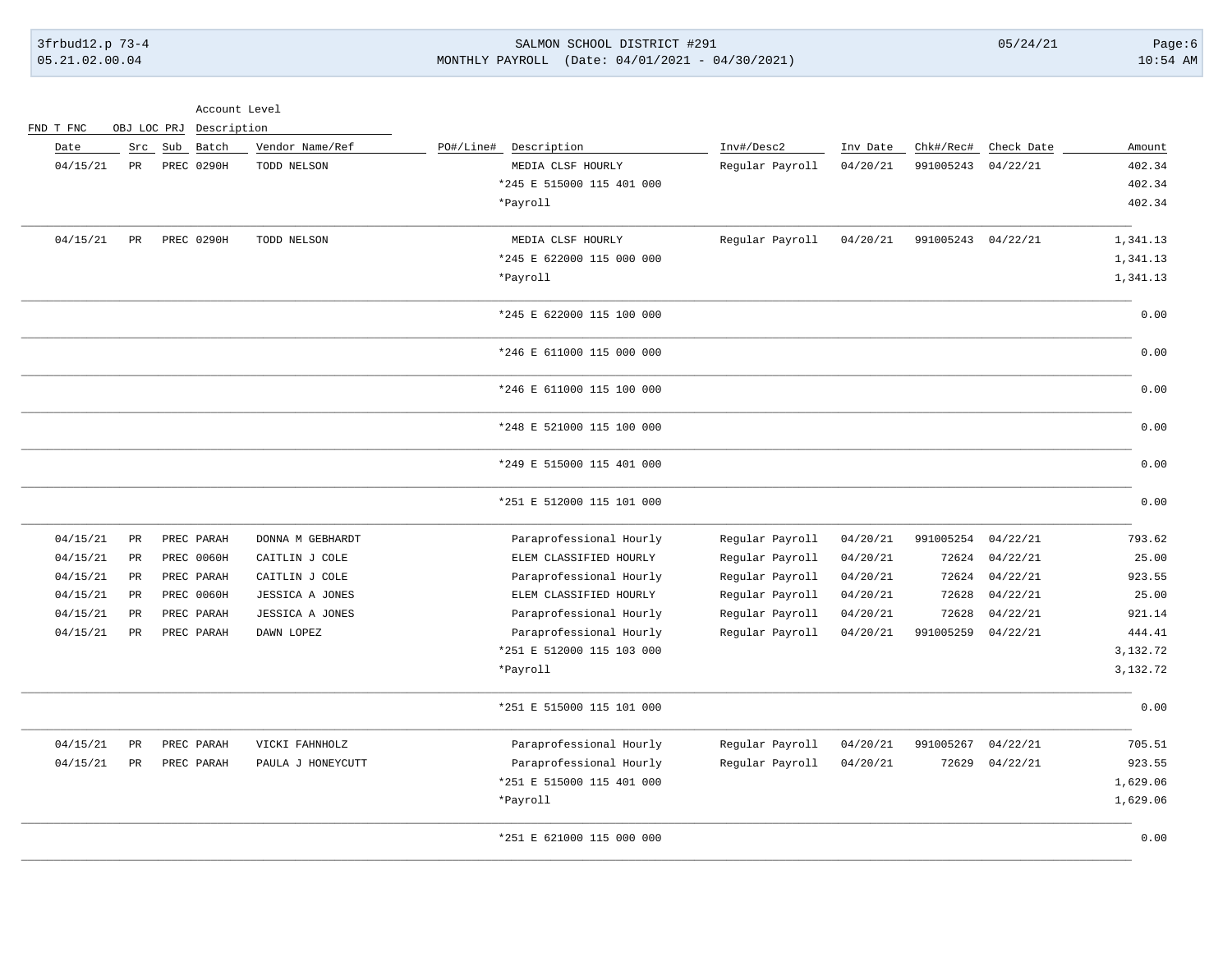### 3frbud12.p 73-4 SALMON SCHOOL DISTRICT #291 05/24/21 Page:7 05.21.02.00.04 MONTHLY PAYROLL (Date: 04/01/2021 - 04/30/2021) 10:54 AM

FND T FNC OBJ LOC PRJ Description

| Amount   | Check Date | Chk#/Rec#          | Inv Date | Inv#/Desc2      | PO#/Line# Description      | Vendor Name/Ref        | Src Sub Batch |             | Date     |
|----------|------------|--------------------|----------|-----------------|----------------------------|------------------------|---------------|-------------|----------|
| 0.00     |            |                    |          |                 | *251 E 621000 115 000 302  |                        |               |             |          |
| 0.00     |            |                    |          |                 | *251 E 621000 115 101 000  |                        |               |             |          |
| 0.00     |            |                    |          |                 | *251 E 621000 115 101 302  |                        |               |             |          |
| 0.00     |            |                    |          |                 | *251 E 632000 115 001 000  |                        |               |             |          |
| 130.40   | 04/22/21   | 991005272          | 04/20/21 | Regular Payroll | COVID RELATED              | BRYNEN LARSON          | PREC COVID    | PR          | 04/15/21 |
| 200.00   | 04/22/21   | 991005270          | 04/20/21 | Regular Payroll | COVID RELATED              | KITTRICK KAUFFMAN      | PREC COVID    | $_{\rm PR}$ | 04/15/21 |
| 1,181.08 | 04/22/21   | 991005270          | 04/20/21 | Regular Payroll | HOURLY SUBSTITUTE          | KITTRICK KAUFFMAN      | PREC SUBHR    | PR          | 04/15/21 |
| 1,511.48 |            |                    |          |                 | *252 E 621000 115 001 000  |                        |               |             |          |
| 1,511.48 |            |                    |          |                 | *Payroll                   |                        |               |             |          |
| 1,455.38 | 04/22/21   | 991005253          | 04/20/21 | Regular Payroll | Paraprofessional Hourly    | DARLENE A FOUST        | PREC PARAH    | <b>PR</b>   | 04/15/21 |
| 1,108.06 | 04/22/21   | 991005248          | 04/20/21 | Regular Payroll | Paraprofessional Hourly    | DAVID D GALLAMORE      | PREC PARAH    | PR          | 04/15/21 |
| 660.44   | 04/22/21   | 991005268          | 04/20/21 | Regular Payroll | Paraprofessional Hourly    | JOSIE JESSICA GORDON   | PREC PARAH    | <b>PR</b>   | 04/15/21 |
| 915.13   | 04/22/21   | 991005260          | 04/20/21 | Regular Payroll | Paraprofessional Hourly    | KELSEY OLSON           | PREC PARAH    | PR          | 04/15/21 |
| 480.03   | 04/22/21   | 991005262          | 04/20/21 | Regular Payroll | Paraprofessional Hourly    | TAMMY LEE RICE         | PREC PARAH    | PR          | 04/15/21 |
| 272.38   | 04/22/21   | 991005259          | 04/20/21 | Regular Payroll | Paraprofessional Hourly    | DAWN LOPEZ             | PREC PARAH    | PR          | 04/15/21 |
| 217.16   | 04/22/21   | 72627              | 04/20/21 | Regular Payroll | Paraprofessional Hourly    | MCKENNA L HOGGAN       | PREC PARAH    | PR          | 04/15/21 |
| 1,293.56 | 04/22/21   | 991005244          | 04/20/21 | Regular Payroll | Paraprofessional Hourly    | REBECCA L STEPHANISHEN | PREC PARAH    | PR          | 04/15/21 |
| 6,402.14 |            |                    |          |                 | *257 E 521000 115 000 000  |                        |               |             |          |
| 6,402.14 |            |                    |          |                 | *Payroll                   |                        |               |             |          |
| 0.00     |            |                    |          |                 | *257 E 521000 115 101 000  |                        |               |             |          |
| 830.07   |            | 991005251 04/22/21 | 04/20/21 | Regular Payroll | MEDICAID CLASSIFIED HOURLY | TIFFANY A SELPH        | PREC 0311H    | PR          | 04/15/21 |
| 830.07   |            |                    |          |                 | *257 E 616000 115 000 000  |                        |               |             |          |
| 830.07   |            |                    |          |                 | *Payroll                   |                        |               |             |          |
| 0.00     |            |                    |          |                 | *257 E 616000 115 101 000  |                        |               |             |          |
| 0.00     |            |                    |          |                 | *258 E 522000 115 101 000  |                        |               |             |          |
| 480.03   |            | 991005262 04/22/21 | 04/20/21 | Regular Payroll | Paraprofessional Hourly    | TAMMY LEE RICE         | PREC PARAH    | <b>PR</b>   | 04/15/21 |
| 480.03   |            |                    |          |                 | *258 E 522000 115 103 000  |                        |               |             |          |
| 480.03   |            |                    |          |                 | *Payroll                   |                        |               |             |          |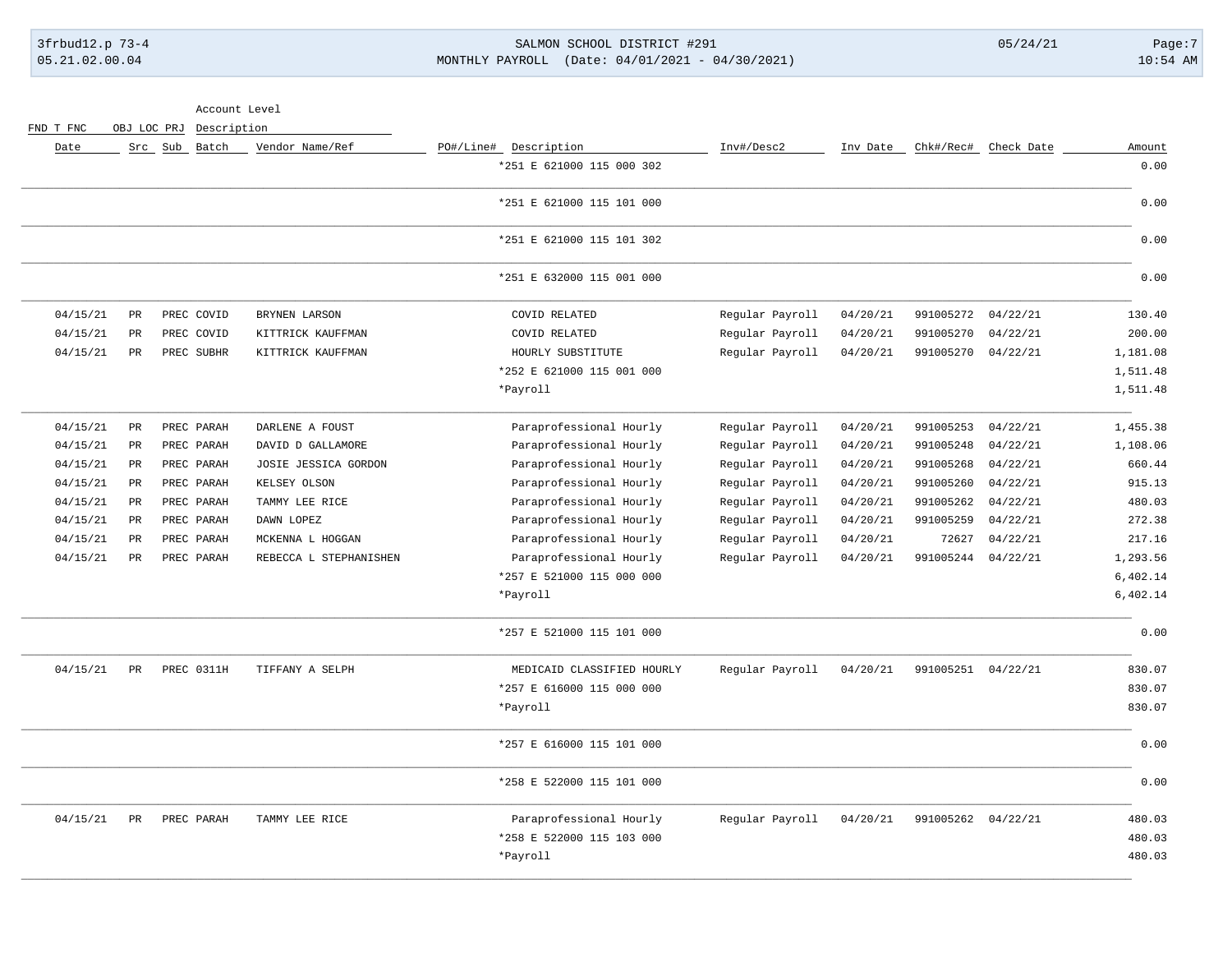| 3frbud12.p 73-4 |  |
|-----------------|--|
| 05.21.02.00.04  |  |

# 3frbud12.p 73-4 SALMON SCHOOL DISTRICT #291 05/24/21 Page:8 MONTHLY PAYROLL (Date: 04/01/2021 - 04/30/2021) 10:54 AM

#### Account Level

|          |            |           |          |                 |                            |           |                    | OBJ LOC PRJ Description |             | FND T FNC |
|----------|------------|-----------|----------|-----------------|----------------------------|-----------|--------------------|-------------------------|-------------|-----------|
| Amount   | Check Date | Chk#/Rec# | Inv Date | Inv#/Desc2      | Description                | PO#/Line# | Vendor Name/Ref    | Sub Batch               | Src         | Date      |
| 830.07   | 04/22/21   | 991005251 | 04/20/21 | Regular Payroll | MEDICAID CLASSIFIED HOURLY |           | TIFFANY A SELPH    | PREC 0311H              | PR          | 04/15/21  |
| 917.28   | 04/22/21   | 991005252 | 04/20/21 | Regular Payroll | SP SVC CLSF HOURLY         |           | SYDNEY F CHAFFIN   | PREC 0270H              | $_{\rm PR}$ | 04/15/21  |
| 1,181.08 | 04/22/21   | 72625     | 04/20/21 | Regular Payroll | Paraprofessional Hourly    |           | KIMBERLY GODFREY   | PREC PARAH              | PR          | 04/15/21  |
| 2,928.43 |            |           |          |                 | *260 E 521000 115 000 000  |           |                    |                         |             |           |
| 2,928.43 |            |           |          |                 | *Payroll                   |           |                    |                         |             |           |
| 0.00     |            |           |          |                 | *260 E 521000 115 100 000  |           |                    |                         |             |           |
| 0.00     |            |           |          |                 | *261 E 515000 115 101 000  |           |                    |                         |             |           |
| 0.00     |            |           |          |                 | *261 E 515000 115 401 000  |           |                    |                         |             |           |
| 0.00     |            |           |          |                 | *262 E 621000 115 000 000  |           |                    |                         |             |           |
| 0.00     |            |           |          |                 | *271 E 512000 115 101 000  |           |                    |                         |             |           |
| 0.00     |            |           |          |                 | *271 E 512000 115 103 000  |           |                    |                         |             |           |
| 0.00     |            |           |          |                 | *271 E 515000 115 401 000  |           |                    |                         |             |           |
| 0.00     |            |           |          |                 | *272 E 515000 115 401 000  |           |                    |                         |             |           |
| 0.00     |            |           |          |                 | *272 E 515000 115 602 000  |           |                    |                         |             |           |
| 0.00     |            |           |          |                 | *276 E 515000 115 000 000  |           |                    |                         |             |           |
| 0.00     |            |           |          |                 | *277 E 632000 115 001 911  |           |                    |                         |             |           |
| 842.84   | 04/22/21   | 991005255 | 04/20/21 | Regular Payroll | FOOD SERVICES HOURLY       |           | AMBER E HALLE      | PREC 0605H              | PR          | 04/15/21  |
| 21.72    | 04/22/21   | 991005255 | 04/20/21 | Regular Payroll | FOOD SERVICES SALARY       |           | AMBER E HALLE      | PREC 0605               | $_{\rm PR}$ | 04/15/21  |
| 1,152.34 | 04/22/21   | 991005274 | 04/20/21 | Regular Payroll | FOOD SERVICES HOURLY       |           | MILCA J. POLA      | PREC 0605H              | PR          | 04/15/21  |
| 26.25    | 04/22/21   | 991005242 | 04/20/21 | Regular Payroll | HOURLY SUBSTITUTE          |           | CONNIE A GANSKE    | PREC SUBHR              | PR          | 04/15/21  |
| 521.82   | 04/22/21   | 991005256 | 04/20/21 | Regular Payroll | FOOD SERVICES HOURLY       |           | REBECCA A HARBAUGH | PREC 0605H              | PR          | 04/15/21  |
| 482.67   | 04/22/21   | 991005269 | 04/20/21 | Regular Payroll | FOOD SERVICES HOURLY       |           | CYNTHIA L HOFF     | PREC 0605H              | PR          | 04/15/21  |
| 571.76   | 04/22/21   | 991005240 | 04/20/21 | Regular Payroll | FOOD SERVICES HOURLY       |           | RICK D PALMER      | PREC 0605H              | PR          | 04/15/21  |
| 1,653.60 | 04/22/21   | 991005285 | 04/20/21 | Regular Payroll | FOOD SERVICES HOURLY       |           | SUZY PALMER        | <b>PREC 0605H</b>       | PR          | 04/15/21  |
| 27.78    | 04/22/21   | 991005240 | 04/20/21 | Regular Payroll | FOOD SERVICES SALARY       |           | RICK D PALMER      | PREC 0605               | $_{\rm PR}$ | 04/15/21  |
| 5,300.78 |            |           |          |                 | *290 E 710000 115 000 000  |           |                    |                         |             |           |
| 5,300.78 |            |           |          |                 | *Payroll                   |           |                    |                         |             |           |